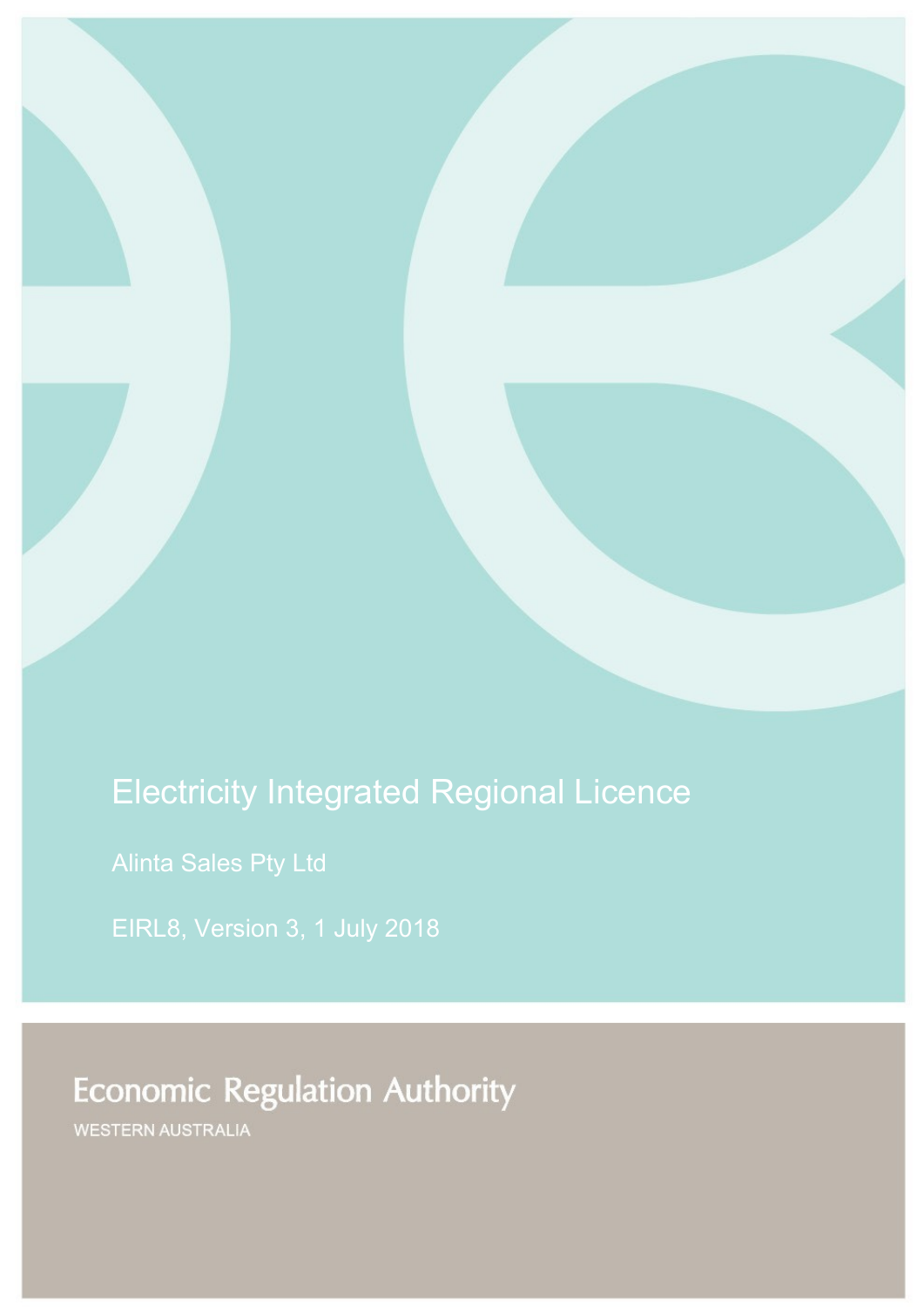# *ELECTRICITY INDUSTRY ACT 2004 (WA)*

| Licensee Name:            | Alinta Sales Pty Ltd                                    |
|---------------------------|---------------------------------------------------------|
|                           | ABN 78 058 070 689                                      |
| Licence Area:             | The area set out in the plan referred to in clause 2.5. |
| Licence Number:           | EIRL <sub>8</sub>                                       |
| <b>Commencement Date:</b> | 12 August 2014                                          |
| <b>Version Number:</b>    | 3                                                       |
| <b>Version Date:</b>      | 1 July 2018                                             |
| <b>Expiry Date:</b>       | 11 August 2029                                          |

Signed by a delegate; member; or the Chair of the Economic Regulation Authority

1 July 2018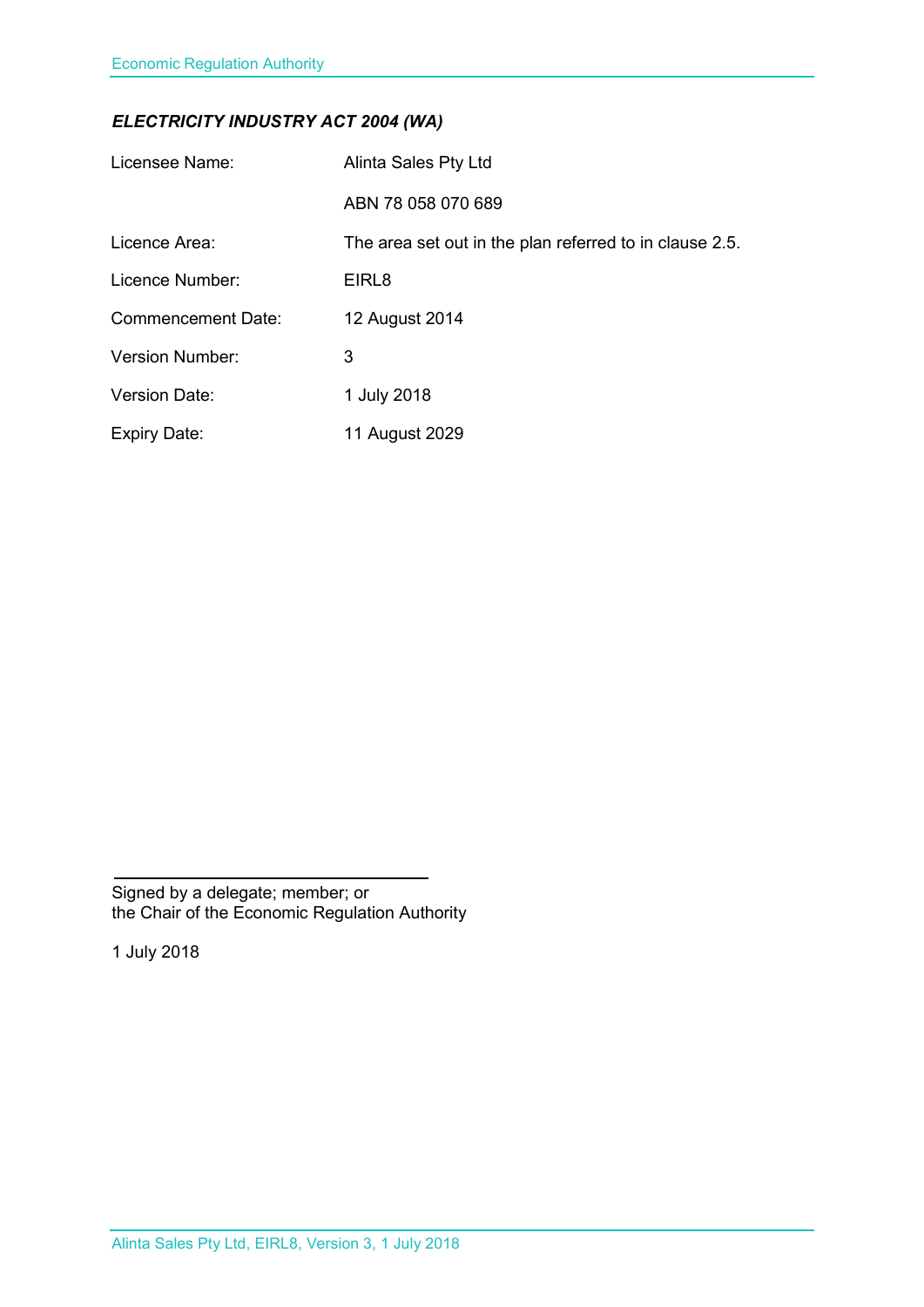# Index

| 1.             |     |                                                           |  |  |
|----------------|-----|-----------------------------------------------------------|--|--|
|                | 1.1 |                                                           |  |  |
|                | 1.2 |                                                           |  |  |
| 2.             |     |                                                           |  |  |
|                | 2.1 |                                                           |  |  |
|                | 2.2 |                                                           |  |  |
|                | 2.3 |                                                           |  |  |
|                | 2.4 |                                                           |  |  |
|                | 2.5 |                                                           |  |  |
| 3.             |     |                                                           |  |  |
|                | 3.1 |                                                           |  |  |
|                | 3.2 |                                                           |  |  |
|                | 3.3 |                                                           |  |  |
|                | 3.4 |                                                           |  |  |
|                | 3.5 |                                                           |  |  |
|                | 3.6 |                                                           |  |  |
|                | 3.7 |                                                           |  |  |
|                | 3.8 |                                                           |  |  |
|                | 3.9 |                                                           |  |  |
| $\mathbf{4}$ . |     |                                                           |  |  |
|                | 4.1 |                                                           |  |  |
|                | 4.2 |                                                           |  |  |
|                | 4.3 |                                                           |  |  |
|                | 4.4 |                                                           |  |  |
|                | 4.5 |                                                           |  |  |
|                |     | 5. AUDITS AND PERFORMANCE REPORTING OBLIGATIONS  12       |  |  |
|                | 5.1 |                                                           |  |  |
|                | 5.2 |                                                           |  |  |
|                | 5.3 |                                                           |  |  |
| 6.             |     |                                                           |  |  |
|                | 6.1 |                                                           |  |  |
|                | 6.2 |                                                           |  |  |
|                | 6.3 |                                                           |  |  |
|                | 6.4 |                                                           |  |  |
|                | 6.5 |                                                           |  |  |
|                | 6.6 | Directions by the ERA to amend Standard Form Contract  14 |  |  |
|                | 6.7 |                                                           |  |  |
|                | 6.8 |                                                           |  |  |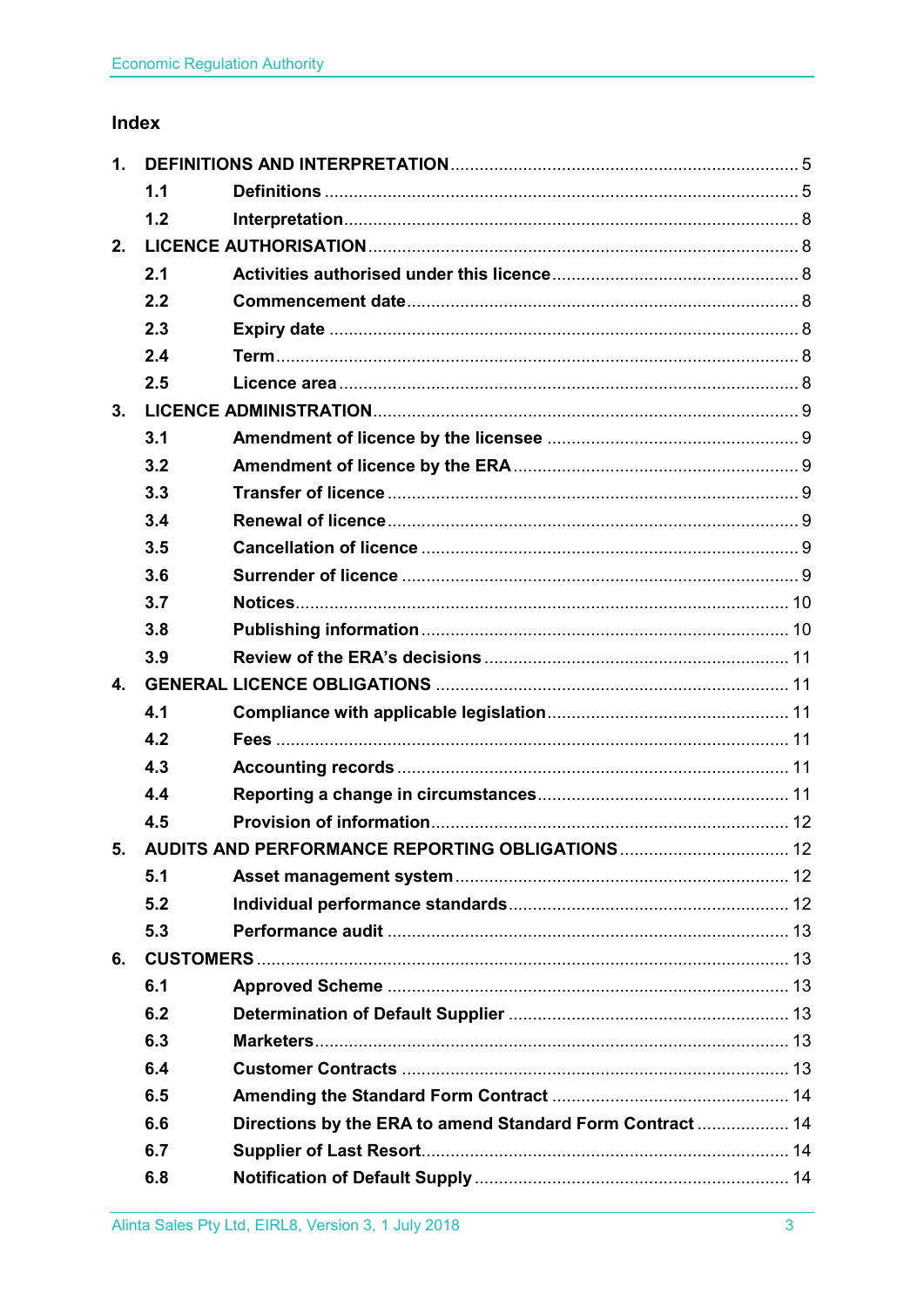| 6.9 |  |
|-----|--|
|     |  |
|     |  |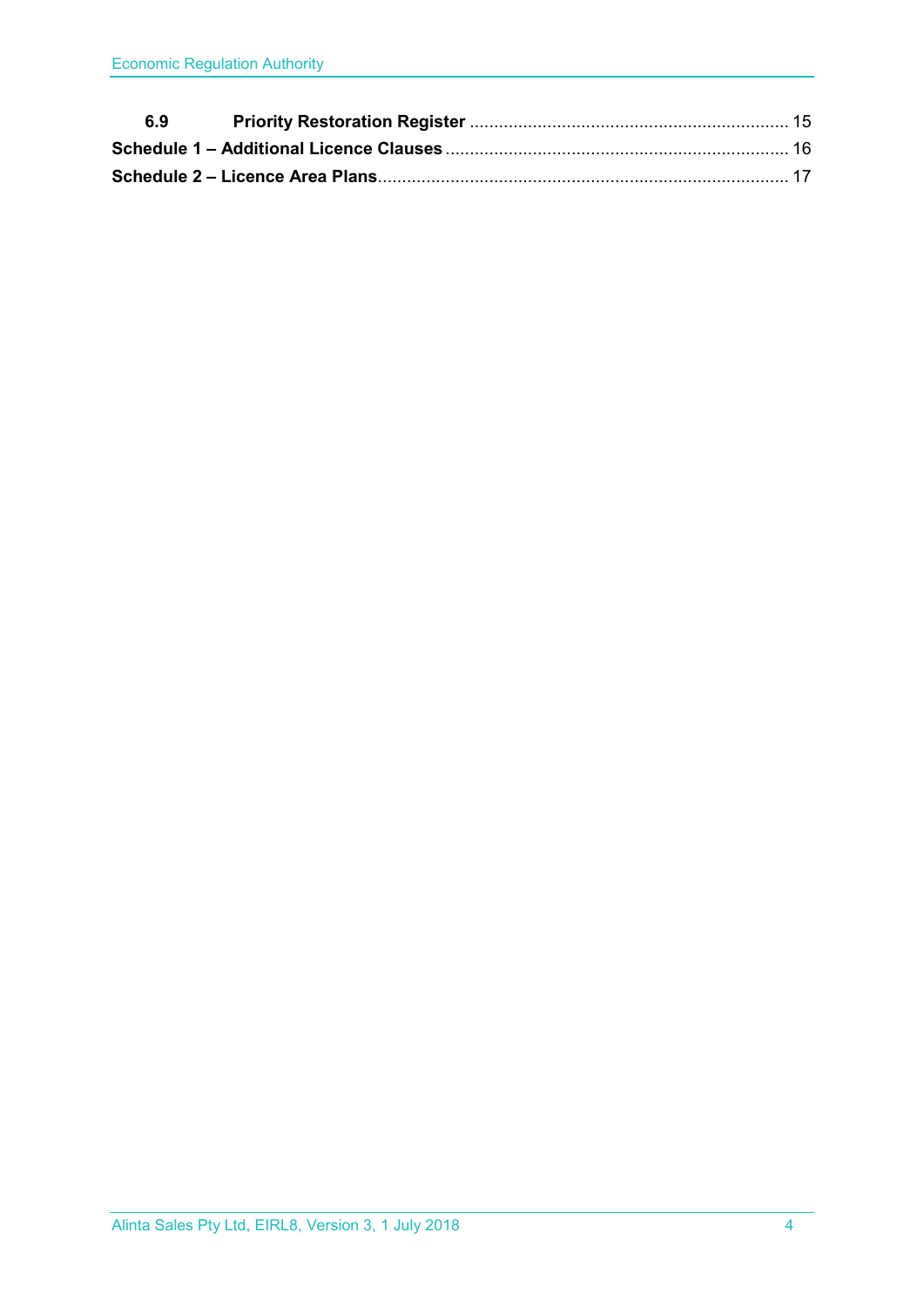# <span id="page-4-0"></span>**1. DEFINITIONS AND INTERPRETATION**

# <span id="page-4-1"></span>**1.1 Definitions**

1.1.1 In this *licence*, the following definitions apply unless the context otherwise requires:

*Act* means the *Electricity Industry Act 2004* (WA).

#### *applicable legislation* means:

- (a) the *Act*; and
- (b) the *Regulations* and the *Codes*.

*approved scheme* means a scheme approved under section 92 of the *Act*.

*business day* means a day which is not a Saturday, Sunday or a Public Holiday in Western Australia.

#### *Code* means:

- (a) the *Code of Conduct for the Supply of Electricity to Small Use Customers 2018*;
- (b) the *Electricity Industry (Customer Transfer) Code 2016*;
- (c) the *Electricity Industry (Metering) Code 2012*; and
- (d) the *Electricity Industry (Network Quality and Reliability of Supply) Code 2005*.

*commencement date* means the date the *licence* was first granted by the *ERA* being the date specified in clause 2.2.

*connection point* has the meaning given to that term in regulation 35 of the *[Electricity](http://www.slp.wa.gov.au/legislation/statutes.nsf/main_mrtitle_1345_homepage.html)  [Industry \(Customer Contracts\) Regulations 2005](http://www.slp.wa.gov.au/legislation/statutes.nsf/main_mrtitle_1345_homepage.html)*.

*customer* has the meaning given to that term in section 3 of the *Act*.

*default supplier* has the meaning given to that term in regulation 35 of the *Electricity [Industry \(Customer Contracts\) Regulations 2005.](http://www.slp.wa.gov.au/legislation/statutes.nsf/main_mrtitle_1345_homepage.html)*

*distribution system* has the meaning given to that term in section 3 of the *Act*.

*electricity* has the meaning given to that term in section 3 of the *Act*.

*electricity marketing agent* has the meaning given to that term in section 78 of the *Act*.

# *electronic means* means:

- (a) the internet;
- (b) email, being:
	- (i) in relation to the *ERA*, the *ERA's* email address as notified to the *licensee*; and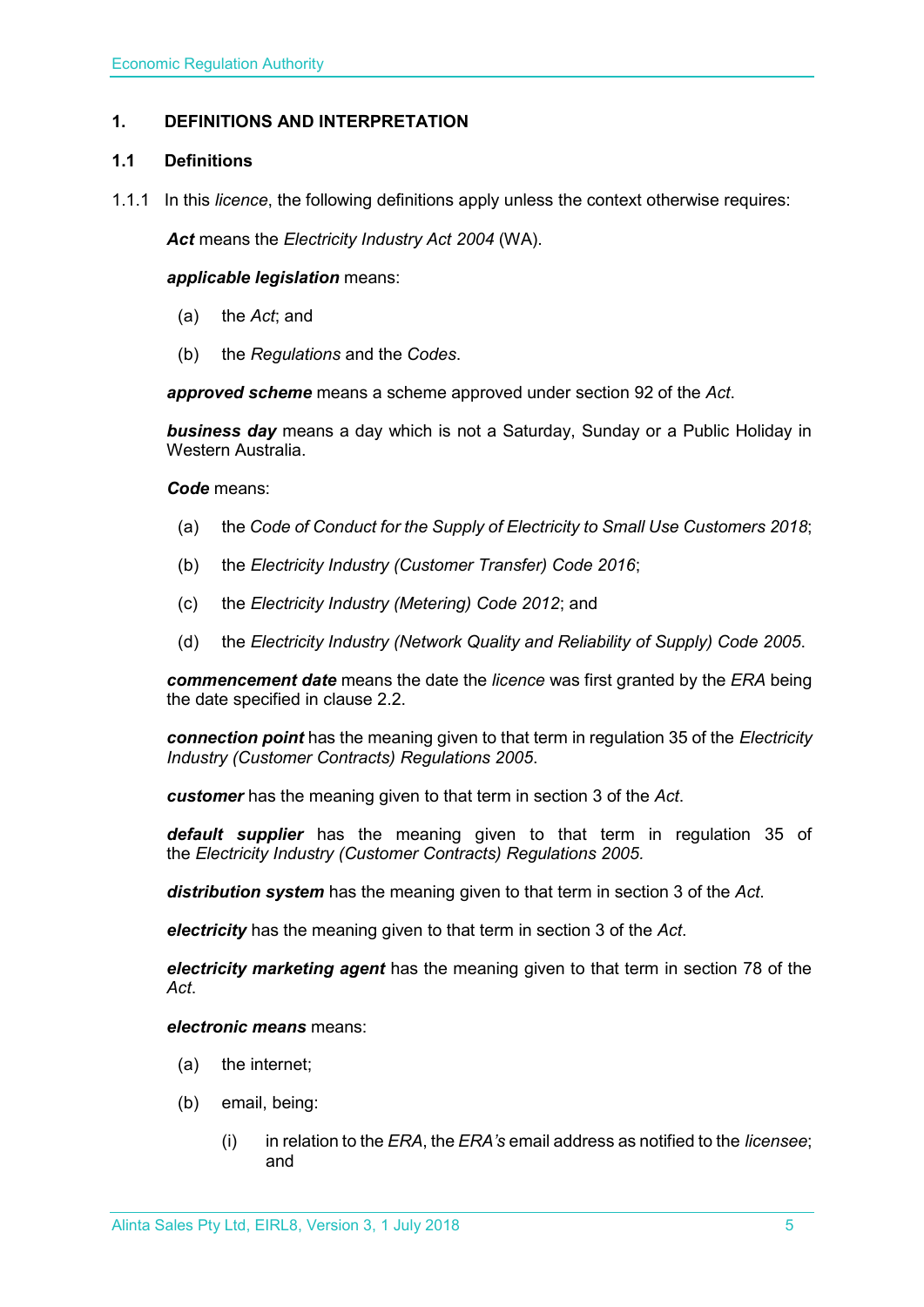- (ii) in relation to the *licensee*, the email address specified in the *licence* application or other such email address as notified in writing to the *ERA;* or
- (iii) any other similar means,

but does not include facsimile or telephone.

*ERA* means the Economic Regulation Authority.

*expiry date* means the date specified in clause 2.3*.*

*generating works* has the meaning given to that term in section 3 of the *Act*.

*individual performance standards* mean any standards prescribed by the *ERA* for an individual *licensee* pursuant to clause 5.2 of the *licence*.

*interruption* means the temporary unavailability of *supply* from the *distribution system* to a *customer* but does not include disconnection.

*licence* means:

- (a) this document (excluding the title page and the second page of this document);
- (b) any Schedules to this document; and
- (c) any individual *performance standards* approved by the *ERA* pursuant to clause 5.2.

*licence area* is the area stated in clause 2.5 of this *licence*.

*licensee* means Alinta Sales Pty Ltd, ABN 78 058 070 689.

*licensee's assets* means the *licensee's distribution system, transmission system or generating works* (as the case may be).

*non-standard contract* has the meaning given to that term in section 47 of the *Act*.

*notice* means a written notice, agreement, consent, direction, representation, advice, statement or other communication required or given pursuant to, or in connection with, this *licence*.

*operate* has the meaning given to that term in section 3 of the *Act*.

*performance audit* means an audit of the effectiveness of measures taken by the *licensee* to meet the *performance criteria* in this *licence*.

*performance criteria* means:

- (a) the terms and conditions of the *licence*; and
- (b) any other relevant matter in connection with the *applicable legislation* that the *ERA* determines should form part of the *performance audit*.

*priority restoration register* means a register, process or document that determines the order of restoration of power in the event of an unplanned *interruption*.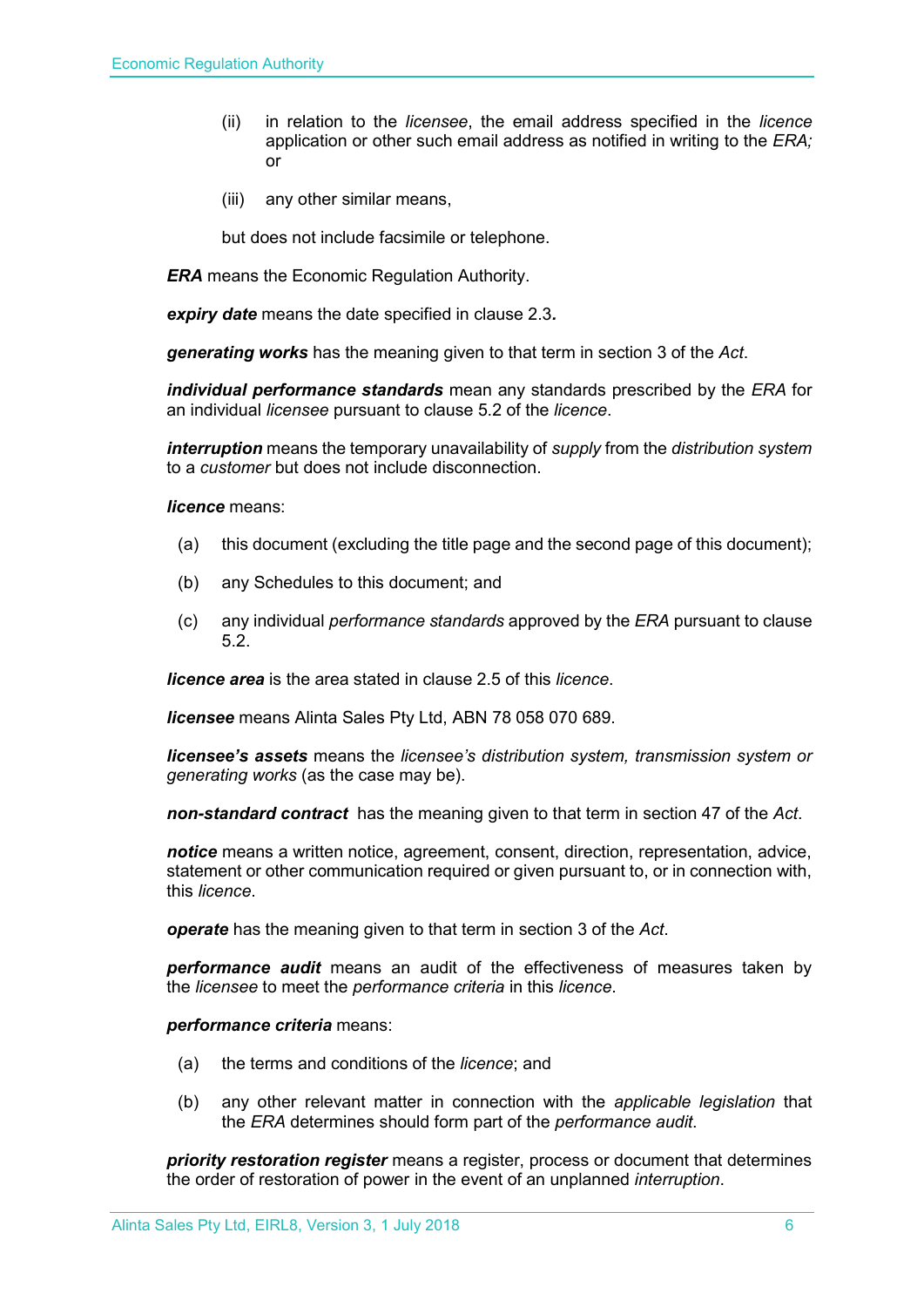**publish** in relation to a report or information means either:

- (a) posting the report or information on the *licensee's* website; or
- (b) sending the report or information to the *ERA* to be published on the *ERA's* website.

#### *Regulations* means:

- (a) *Economic Regulation Authority (Licensing Funding) Regulations 2014*;
- (b) *Electricity Industry (Code of Conduct) Regulations 2005*;
- (c) *Electricity Industry (Customer Contracts) Regulations 2005*;
- (d) *Electricity Industry (Licence Conditions) Regulations 2005*;
- (e) *Electricity Industry (Obligation to Connect) Regulations 2005*; and
- (f) *Electricity Industry (Ombudsman Scheme) Regulations 2005.*

*related body corporate* has the meaning given to that term in section 50 of the *Corporations Act 2001 (Cwth)*.

*Reviewable decision* means a decision by the *ERA* pursuant to:

- (a) clause 3.8.3;
- (b) Not Used
- (c) Not Used
- (d) clause 5.2.2;
- (e) clause 5.3.2; or
- (f) clause 5.3.4,

of this *licence*.

*small use customer* has the same meaning as the meaning given to "customer" in section 47 of the *Act*.

*South West Interconnected System* has the meaning given to that term in section 3 of the *Act.* 

*standard form contract* has the meaning given to that term in section 47 of the *Act*.

*supplier of last resort* has the meaning given to that term in section 69(1) of the *Act*.

*supply* has the meaning given to that term in section 3 of the *Act*.

*transmission system* has the meaning given to that term in section 3 of the *Act*.

*version date* means the date on which the *licence* was last amended pursuant to clause 3.1 or clause 3.2.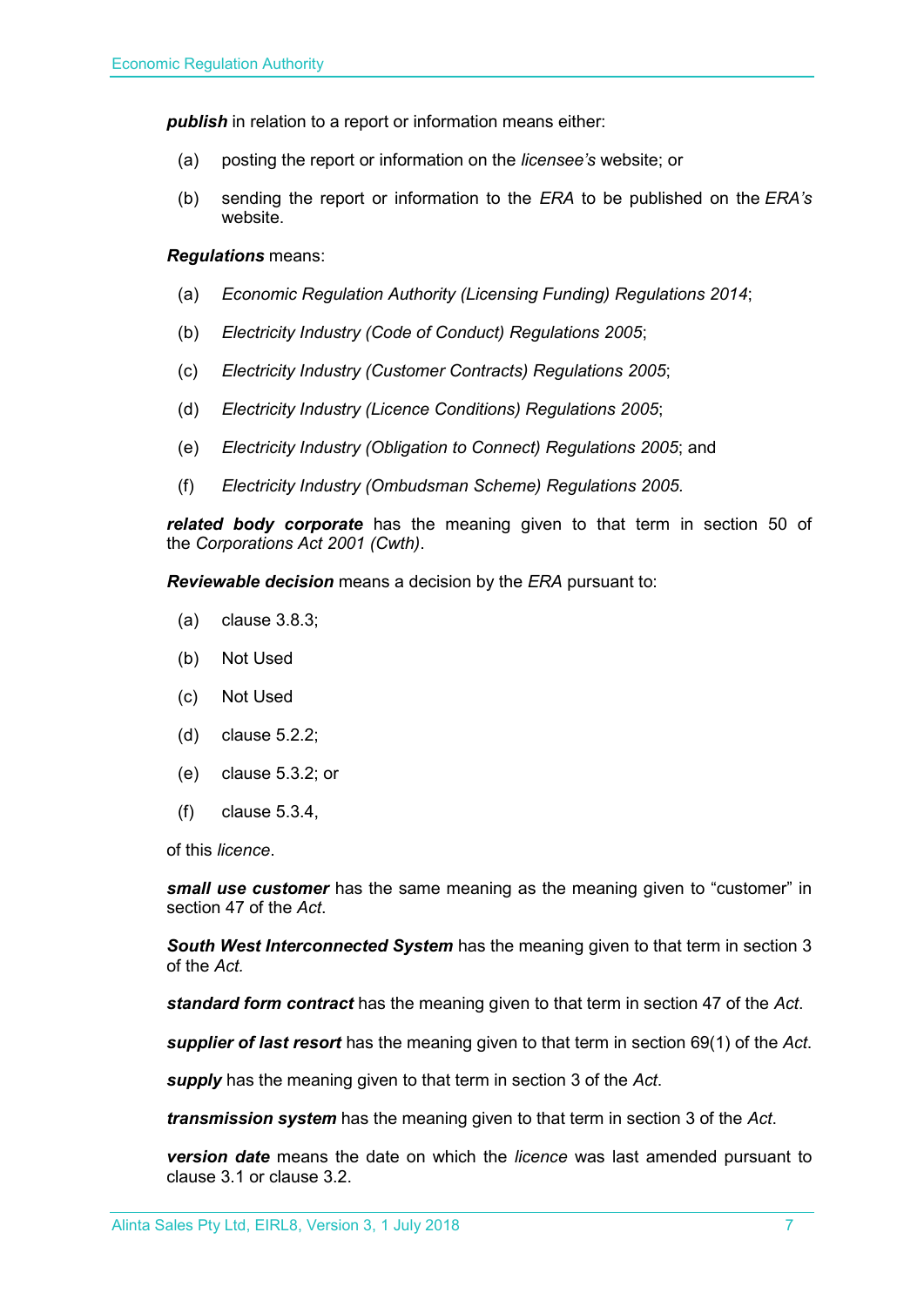# <span id="page-7-0"></span>**1.2 Interpretation**

1.2.1 A reference in this *licence* to any *applicable legislation* includes, unless the context otherwise requires, any statutory modification, amendment, replacement or re-enactment of that *applicable legislation*.

# <span id="page-7-1"></span>**2. LICENCE AUTHORISATION**

# <span id="page-7-2"></span>**2.1 Activities authorised under this licence**

- 2.1.1 The *licensee* is granted a *licence* for the *licence area* to:
	- (a) Not Used
	- (b) Not Used
	- (c) Not Used
	- (d) sell *electricity* to *customers* other than *small use customers;*

in accordance with the terms and conditions of this *licence* and for the purpose of *supplying electricity* to *customers* otherwise than through the *South West Interconnected System*.

#### <span id="page-7-3"></span>**2.2 Commencement date**

2.2.1 12 August 2014

# <span id="page-7-4"></span>**2.3 Expiry date**

- 2.3.1 11 August 2029
- <span id="page-7-5"></span>**2.4 Term [Section 15 of the Act]**
- 2.4.1 This *licence* commences on the *commencement date* and continues until the earlier of:
	- (a) the cancellation of the *licence* pursuant to clause 3.5 of this *licence*;
	- (b) the surrender of the *licence* pursuant to clause 3.6 of this *licence*; or
	- (c) the *expiry date*.
- <span id="page-7-6"></span>**2.5 Licence area**
- 2.5.1 The *licence area* is set out in plan(s):

ERA-EL-139

2.5.2 The *licence area* plan(s) is provided in Schedule 2.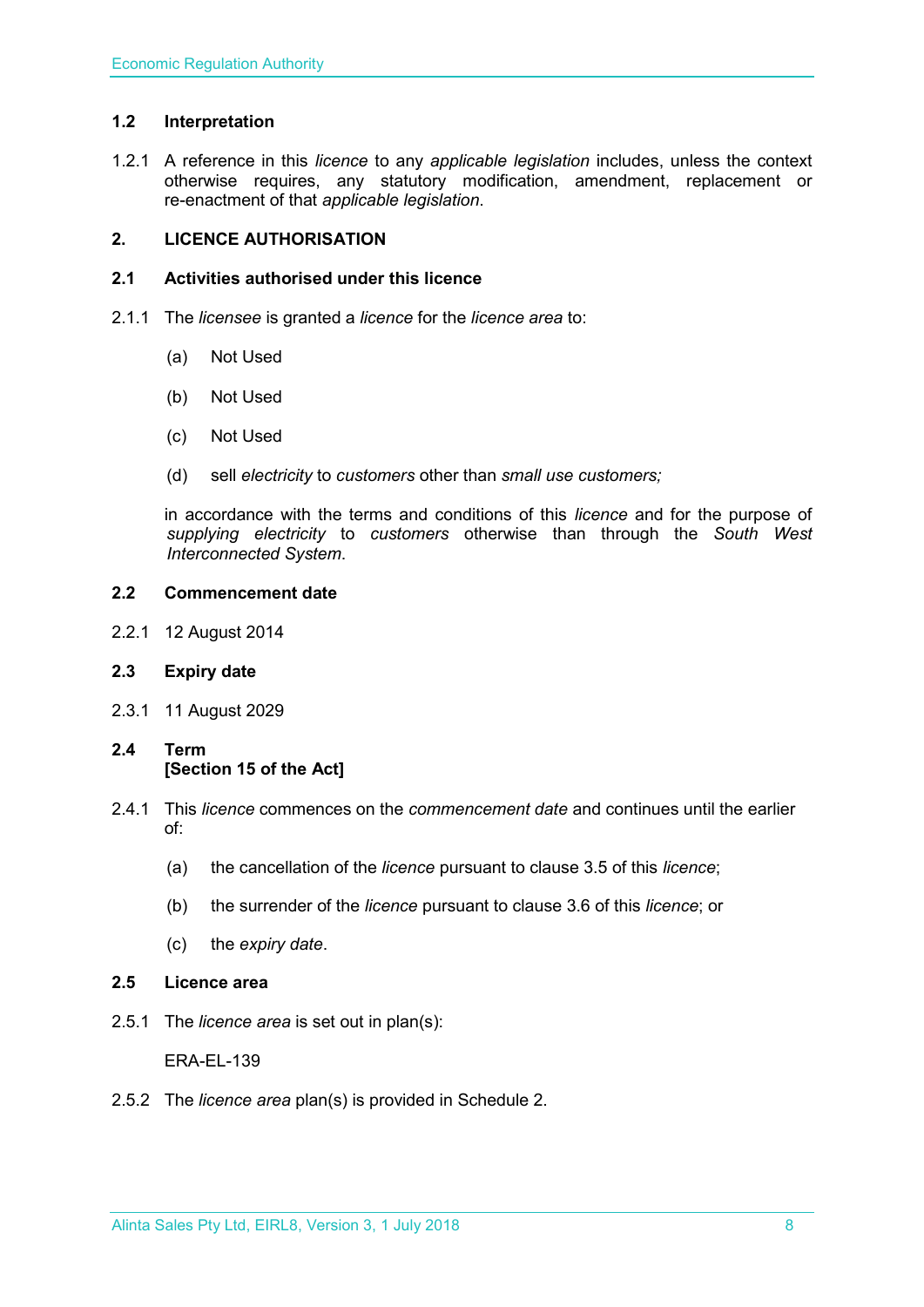# <span id="page-8-0"></span>**3. LICENCE ADMINISTRATION**

#### <span id="page-8-1"></span>**3.1 Amendment of licence by the licensee [Section 21 of the Act]**

3.1.1 The *licensee* may apply to the *ERA* to amend the *licence* in accordance with the *Act.*

#### <span id="page-8-2"></span>**3.2 Amendment of licence by the ERA [Section 22 of the Act]**

- 3.2.1 Subject to any *applicable legislation*, the *ERA* may amend the *licence* at any time in accordance with this clause.
- 3.2.2 Before amending the *licence* under clause 3.2.1, the *ERA* must:
	- (a) provide the *licensee* with written *notice* of the proposed amendments under consideration by the *ERA*;
	- (b) allow 15 *business days* for the *licensee* to make submissions on the proposed amendments; and
	- (c) take into consideration those submissions.
- 3.2.3 This clause also applies to the substitution of the existing *licence*.
- 3.2.4 For avoidance of doubt, the *licensee* will not have to pay a fee for amendments under clause 3.2.1.

#### <span id="page-8-3"></span>**3.3 Transfer of licence [Section 18 of the Act]**

3.3.1 This *licence* may be transferred only in accordance with the *Act.*

# <span id="page-8-4"></span>**3.4 Renewal of licence [Section 16 of the Act]**

3.4.1 This *licence* may be renewed only in accordance with the *Act*.

#### <span id="page-8-5"></span>**3.5 Cancellation of licence [Section 35 of the Act]**

3.5.1 This *licence* may be cancelled only in accordance with the *Act*.

#### <span id="page-8-6"></span>**3.6 Surrender of licence [Schedule 1 of the Act]**

- 3.6.1 The *licensee* may only surrender the *licence* pursuant to this clause 3.6.
- 3.6.2 If the *licensee* intends to surrender the *licence* the *licensee* must, by *notice* in writing to the *ERA*:
	- (a) set out the date that the *licensee* wishes the surrender of the *licence* to be effective; and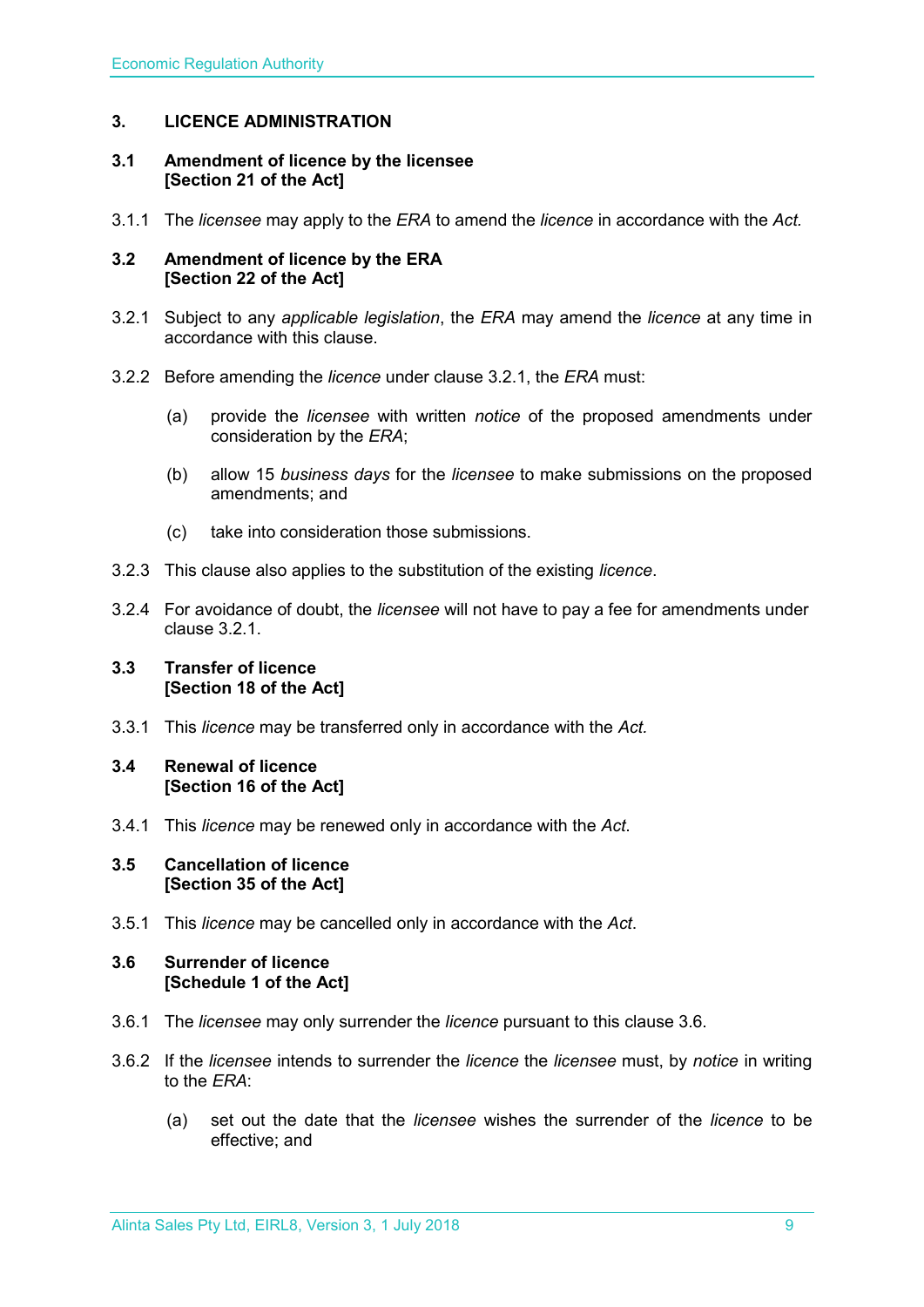- (b) set out the reasons why the *licensee* wishes to surrender the *licence*, including the reasons why it would not be contrary to the public interest for the surrender of the *licence* to be effective on the date set out in the *notice*.
- 3.6.3 Upon receipt of the *notice* from the *licensee* pursuant to clause 3.6.2, the *ERA* will publish the *notice*.
- 3.6.4 Notwithstanding clause 3.6.2, the surrender of the *licence* will only take effect on the later of the day that:
	- (a) the *ERA* publishes a *notice* of the surrender in the Western Australian Government Gazette, such date to be at the discretion of the *ERA*; and
	- (b) the *licensee* hands back the *licence* to the *ERA*.
- 3.6.5 The *licensee* will not be entitled to a refund of any fees by the *ERA*.

# <span id="page-9-0"></span>**3.7 Notices**

- 3.7.1 Unless otherwise specified, all *notices* must be in writing.
- 3.7.2 A *notice* will be regarded as having been sent and received:
	- (a) when delivered in person to the addressee; or
	- (b) three *business days* after the date of posting if the *notice* is posted in Western Australia; or
	- (c) five *business days* after the date of posting if the *notice* is posted outside Western Australia; or
	- (d) if sent by facsimile when, according to the sender's transmission report, the *notice* has been successfully received by the addressee; or
	- (e) if sent by *electronic means* when, according to the sender's electronic record, the *notice* has been successfully sent to the addressee.

# <span id="page-9-1"></span>**3.8 Publishing information [Schedule 1 of the Act]**

- 3.8.1 The *ERA* may direct the *licensee* to *publish*, within a specified timeframe, any information it considers relevant in connection with the *licensee* or the performance by the *licensee* of its obligations under this *licence*.
- 3.8.2 Subject to clause 3.8.3, the *licensee* must *publish* the information referred to in clause 3.8.1.
- 3.8.3 If the *licensee* considers that the information is confidential it must:
	- (a) immediately notify the *ERA*; and
	- (b) seek a review of the *ERA's* decision in accordance with clause 3.9.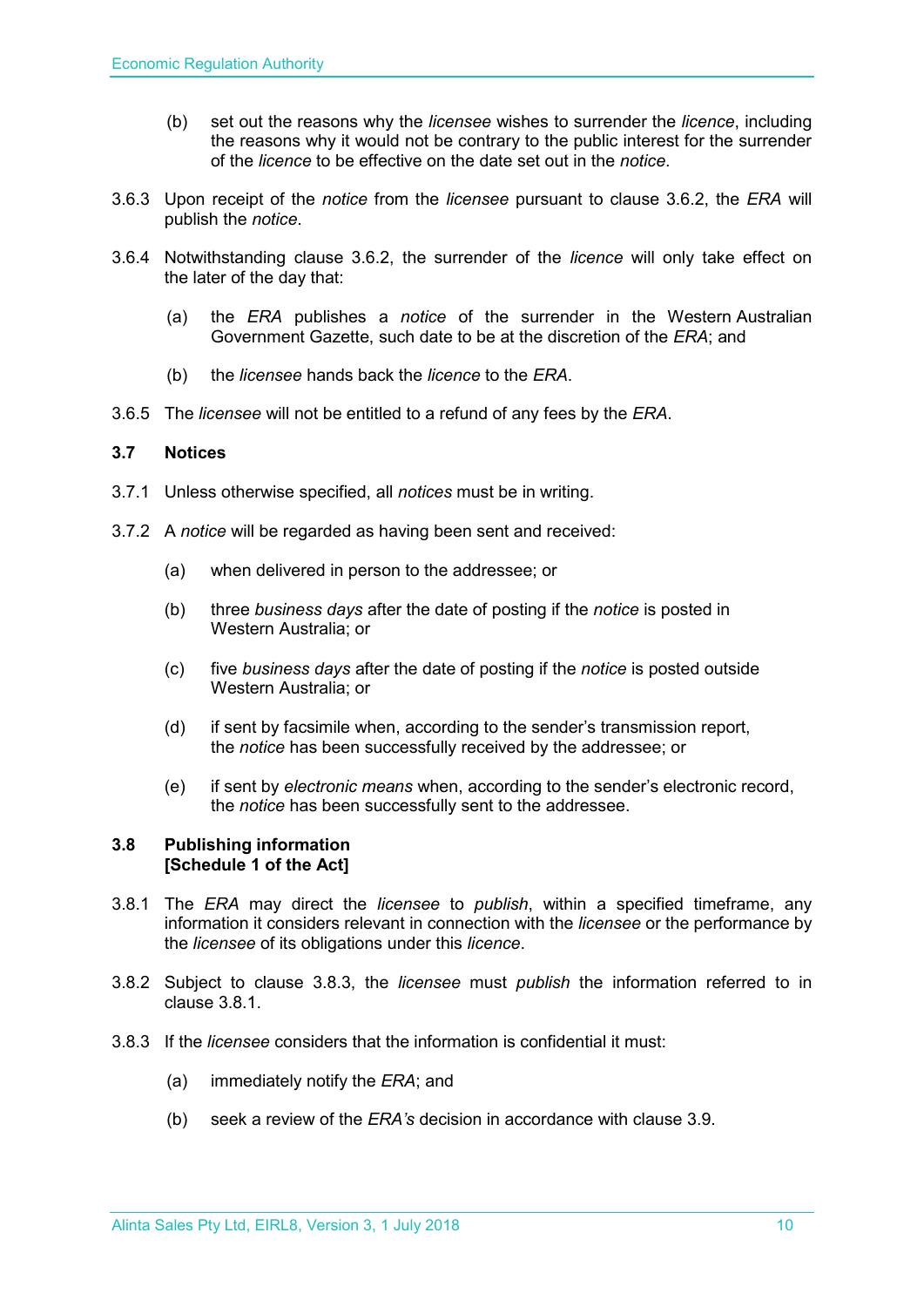- 3.8.4 Once it has reviewed the decision, the *ERA* will direct the *licensee* in accordance with the review to:
	- (a) *publish* the information;
	- (b) *publish* the information with the confidential information removed or modified; or
	- (c) not *publish* the information.

# <span id="page-10-0"></span>**3.9 Review of the ERA's decisions**

- 3.9.1 The *licensee* may seek a review of a *reviewable decision* by the *ERA* pursuant to this *licence* in accordance with the following procedure:
	- (a) the *licensee* shall make a submission on the subject of the *reviewable decision* within 10 *business days* (or other period as approved by the *ERA*) of the decision; and
	- (b) the *ERA* will consider the submission and provide the *licensee* with a written response within 20 *business days*.
- 3.9.2 For avoidance of doubt, this clause does not apply to a decision of the *ERA* pursuant to the *Act*, nor does it restrict the *licensee's* right to have a decision of the *ERA* reviewed in accordance with the *Act*.

# <span id="page-10-1"></span>**4. GENERAL LICENCE OBLIGATIONS**

#### <span id="page-10-2"></span>**4.1 Compliance with applicable legislation**

4.1.1 Subject to any modifications or exemptions granted pursuant to the *Act*, the *licensee* must comply with any *applicable legislation*.

# <span id="page-10-3"></span>**4.2 Fees**

4.2.1 The *licensee* must pay the applicable fees and charges in accordance with the *Regulations*.

#### <span id="page-10-4"></span>**4.3 Accounting records [Schedule 1 of the Act]**

4.3.1 The *licensee* and any *related body corporate* must maintain accounting records that comply with standards issued by the Australian Accounting Standards Board or equivalent International Accounting Standards.

# <span id="page-10-5"></span>**4.4 Reporting a change in circumstances**

- 4.4.1 The *licensee* must report to the *ERA*:
	- (a) if the *licensee* is under external administration as defined by the *Corporations Act 2001 (Cwth)* within 2 *business days* of such external administration occurring; or
	- (b) if the *licensee*:
		- (i) experiences a change in the *licensee's* corporate, financial or technical circumstances upon which this *licence* was granted; and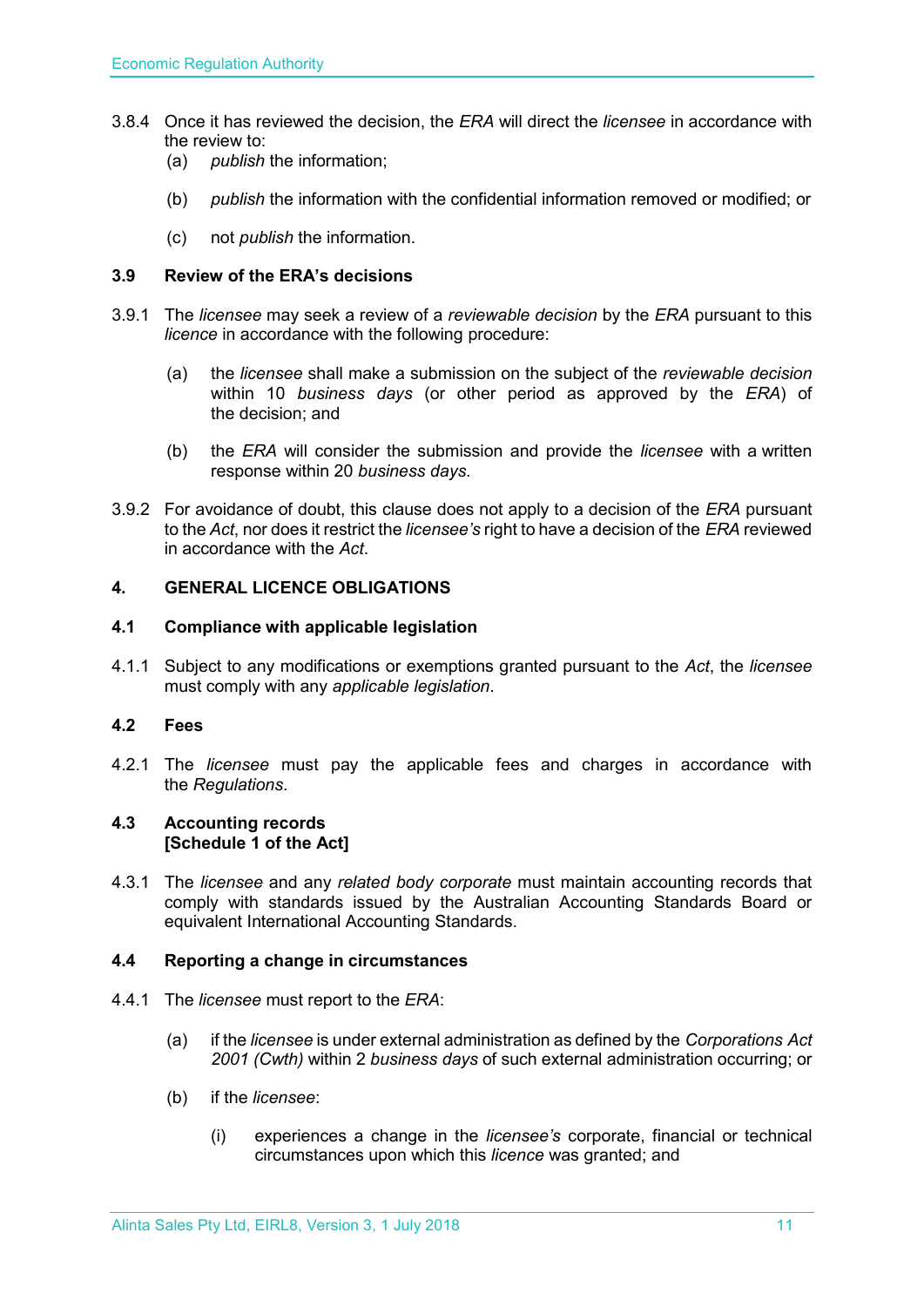(ii) the change may materially affect the *licensee's* ability to perform its obligations under this *licence*,

within 10 *business days* of the change occurring; or

- (c) if the:
	- (i) *licensee's* name;
	- (ii) *licensee's* ABN; or
	- (iii) *licensee's* address,

changes, within 10 *business days* of the change occurring.

#### <span id="page-11-0"></span>**4.5 Provision of information [Schedule 1 of the Act]**

4.5.1 The *licensee* must provide to the *ERA,* in the manner and form described by the *ERA,*  specified information on any matter relevant to the operation or enforcement of the *licence*, the operation of the licensing scheme provided for in Part 2 of the *Act*, or the performance of the *ERA's* functions under that Part.

#### <span id="page-11-1"></span>**5. AUDITS AND PERFORMANCE REPORTING OBLIGATIONS**

#### <span id="page-11-2"></span>**5.1 Asset management system [Section 14 of the Act]**

Not Used

#### <span id="page-11-3"></span>**5.2 Individual performance standards**

- 5.2.1 Performance standards are contained in *applicable legislation*.
- 5.2.2 The *ERA* may prescribe *individual performance standards* applying to the *licensee* in respect of the *licensee's* obligations under this *licence* or the *applicable legislation*.
- 5.2.3 Before approving any *individual performance standards* under this clause, the *ERA* will:
	- (a) provide the *licensee* with a copy of the proposed *individual performance standards*;
	- (b) allow 15 *business days* for the *licensee* to make submissions on the proposed *individual performance standards*; and
	- (c) take into consideration those submissions.
- 5.2.4 Once approved by the *ERA*, the *individual performance standards* are included as additional *terms and conditions* to this *licence*.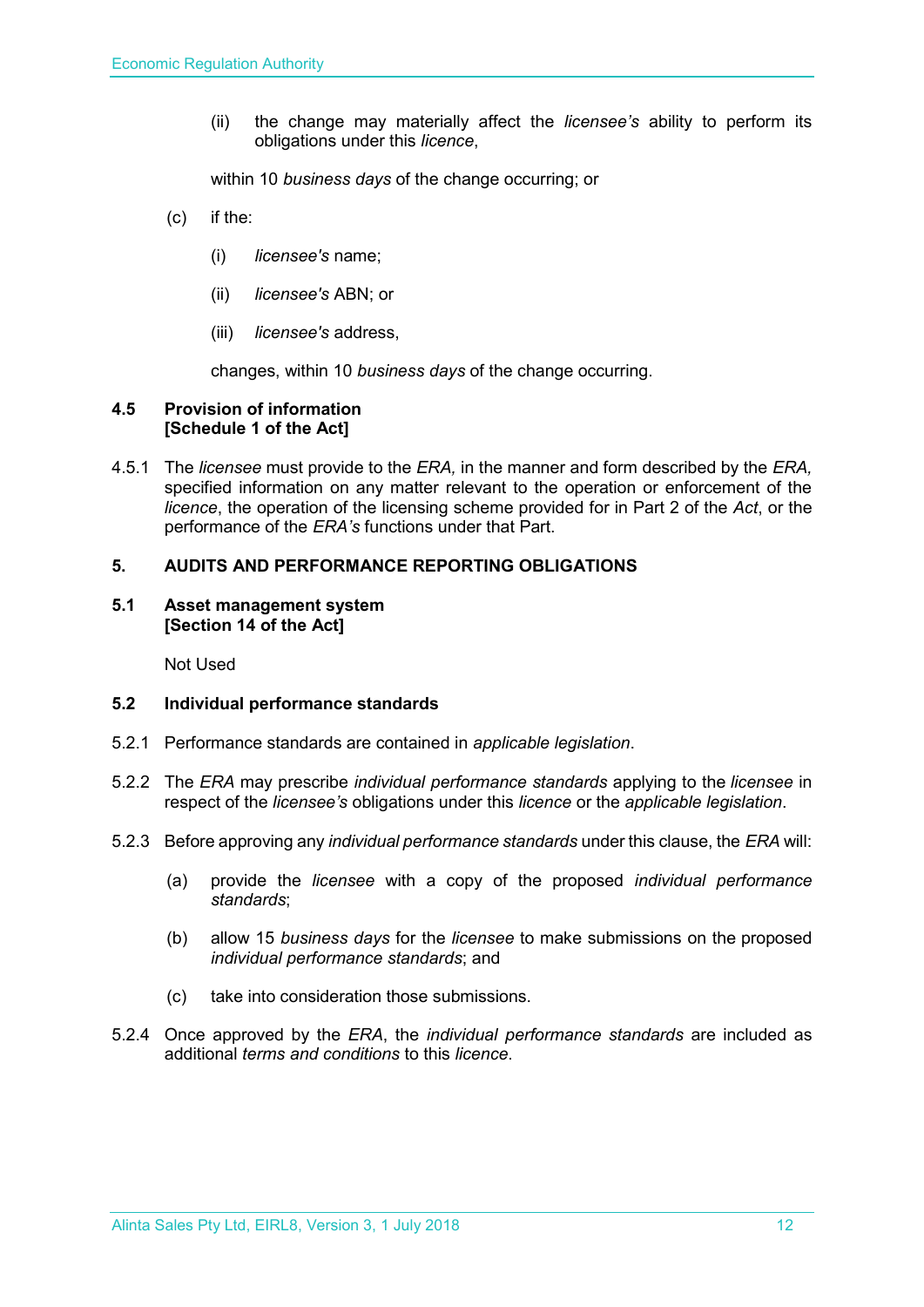# <span id="page-12-0"></span>**5.3 Performance audit [Section 13 of the Act]**

- 5.3.1 The *licensee* must, unless otherwise notified in writing by the *ERA*, provide the *ERA* with a *performance audit* within 24 months after the *commencement date*, and every 24 months thereafter
- 5.3.2 The *licensee* must comply, and must require the *licensee's* auditor to comply, with the *ERA's* standard audit guidelines.
- 5.3.3 The *licensee* may seek a review of any of the requirements of the *ERA*'s standard audit guidelines in accordance with clause 3.9.
- 5.3.4 The *performance audit* must be conducted by an independent auditor approved by the *ERA*. If the *licensee* fails to nominate an auditor within one month of the date that the *performance audit* was due, or the auditor nominated by the *licensee* is rejected on two successive occasions by the *ERA*, the *ERA* may choose an independent auditor to conduct the *performance audit*.

# <span id="page-12-1"></span>**6. CUSTOMERS**

#### <span id="page-12-2"></span>**6.1 Approved Scheme [Section 101 of the Act]**

- 6.1.1 The *licensee* must not *supply electricity* to *small use customers* unless the *licensee* is:
	- (a) a member of an *approved scheme*; and
	- (b) bound by, and compliant with, any decision or direction of the electricity ombudsman under the *approved scheme*.

# <span id="page-12-3"></span>**6.2 Determination of Default Supplier**

Not Used

# <span id="page-12-4"></span>**6.3 Marketers**

6.3.1 The *licensee* must ensure that an *electricity marketing agent* of the *licensee* complies with the *Code of Conduct for the Supply of Electricity to Small Use Customers 2018.*

#### <span id="page-12-5"></span>**6.4 Customer Contracts [Section 54 of the Act]**

- 6.4.1 Subject to the *Regulations*, the *license*e must not *supply electricity* to a *small use customer* otherwise than under:
	- (a) a *standard form contract*; or
	- (b) a *non-standard contract* that complies with the *Act*.
- 6.4.2 The *licensee* must, if directed by the *ERA*, review the *standard form contract* and submit to the *ERA* the results of that review within the time specified by the *ERA*.
- 6.4.3 The *licensee* must comply with any direction given by the *ERA* in relation to the scope, process or methodology of the review referred to in clause 6.4.2.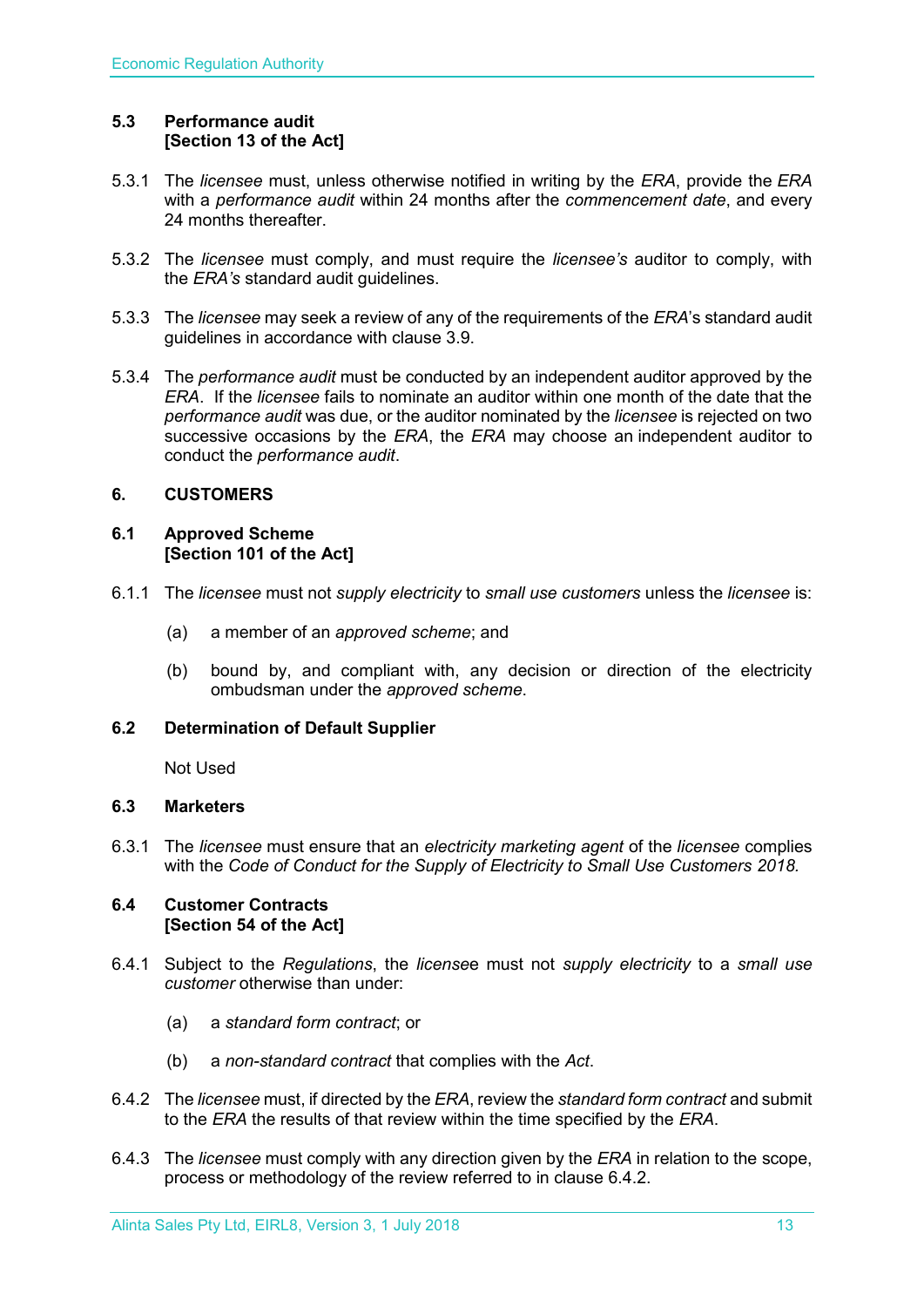# <span id="page-13-0"></span>**6.5 Amending the Standard Form Contract [Section 52 of the Act]**

- 6.5.1 The *licensee* may only amend the *standard form contract* with the *ERA'*s approval.
- 6.5.2 The *licensee* may amend the *standard form contract* at any time by submitting to the *ERA*:
	- (a) a proposed amendment to the *standard form contract*; or
	- (b) a proposed substituted *standard form contract*.
- 6.5.3 The *ERA* may:
	- (a) approve the amendment to the *standard form contract* or substituted *standard form contract*; or
	- (b) specify the amendments the *licensee* must make to the amended or substituted *standard form contract* before the *ERA* will amend the *standard form contract*,

and notify the *licensee* of its decision within a reasonable time.

- 6.5.4 The *ERA* may, at any time, by *notice* in writing, direct the *licensee* to amend the *standard form contract* by specifying:
	- (a) the amendments to be made to the *standard form contract*; and
	- (b) the latest date at which the amendments will come into force.

#### <span id="page-13-1"></span>**6.6 Directions by the ERA to amend Standard Form Contract [Section 53 of the Act]**

6.6.1 The *licensee* must comply with any direction given by the *ERA* pursuant to section 53 of the *Act.* 

#### <span id="page-13-2"></span>**6.7 Supplier of Last Resort [Section 76 of the Act]**

6.7.1 If the *licensee* is designated a *supplier of last resort* under the *Act,* the *licensee* must perform the functions of the *supplier of last resort.* 

# <span id="page-13-3"></span>**6.8 Notification of Default Supply**

- 6.8.1 Where the *licensee* becomes aware of a *small use customer* taking a *supply* of *electricity* that is deemed to be supplied under the *licensee*'s *standard form contract* in accordance with the *[Electricity Industry \(Customer Contracts\)](http://www.slp.wa.gov.au/legislation/statutes.nsf/main_mrtitle_1345_homepage.html) Regulations 2005*, the *licensee* must, within five days after becoming aware, notify the *small use customer* in writing:
	- (a) that the *licensee* is the *default supplier* for that *connection point*; and
	- (b) the effect of regulation 37 of the *[Electricity Industry \(Customer Contracts\)](http://www.slp.wa.gov.au/legislation/statutes.nsf/main_mrtitle_1345_homepage.html)  [Regulations 2005](http://www.slp.wa.gov.au/legislation/statutes.nsf/main_mrtitle_1345_homepage.html)*.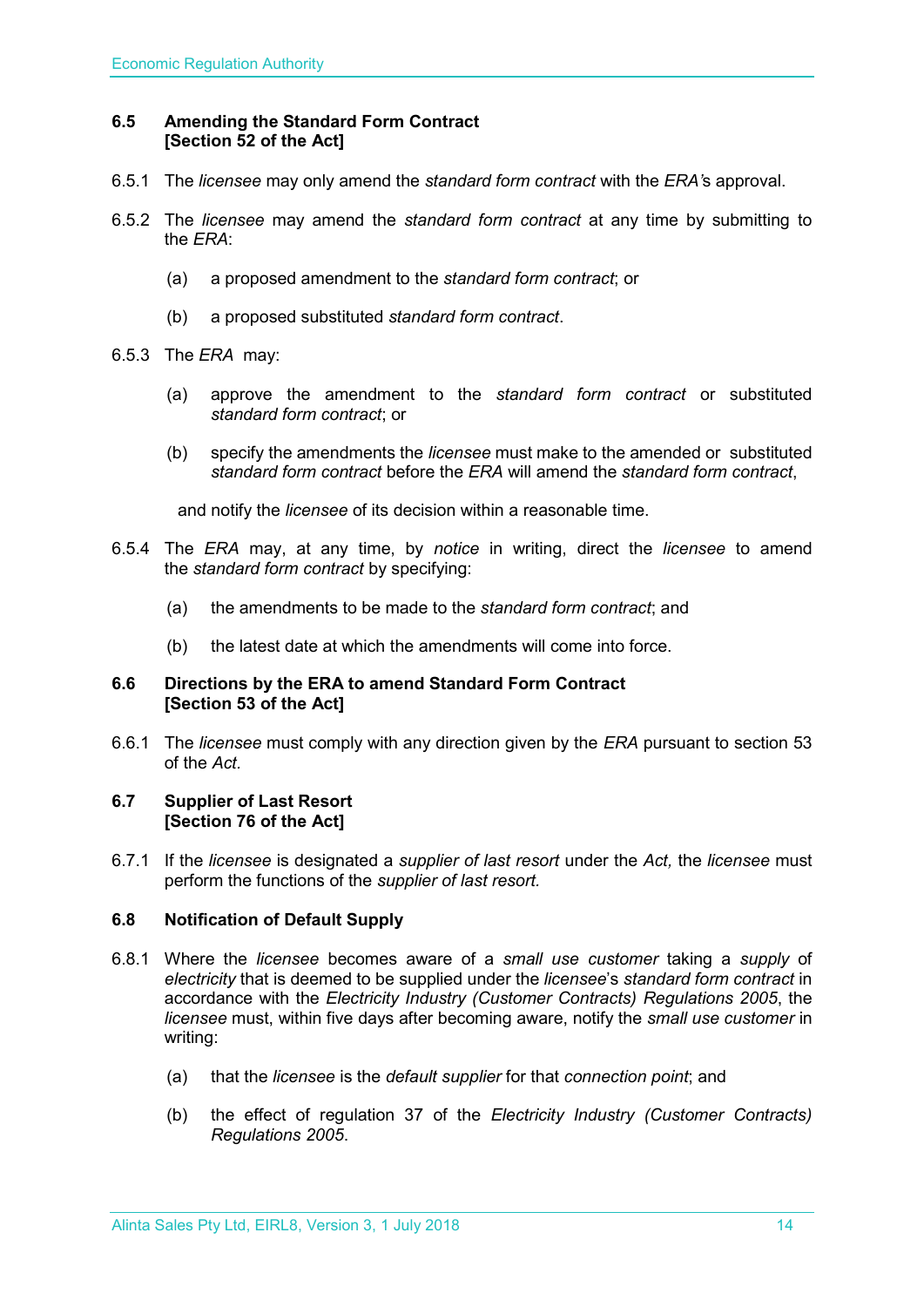# <span id="page-14-0"></span>**6.9 Priority Restoration Register**

Not Used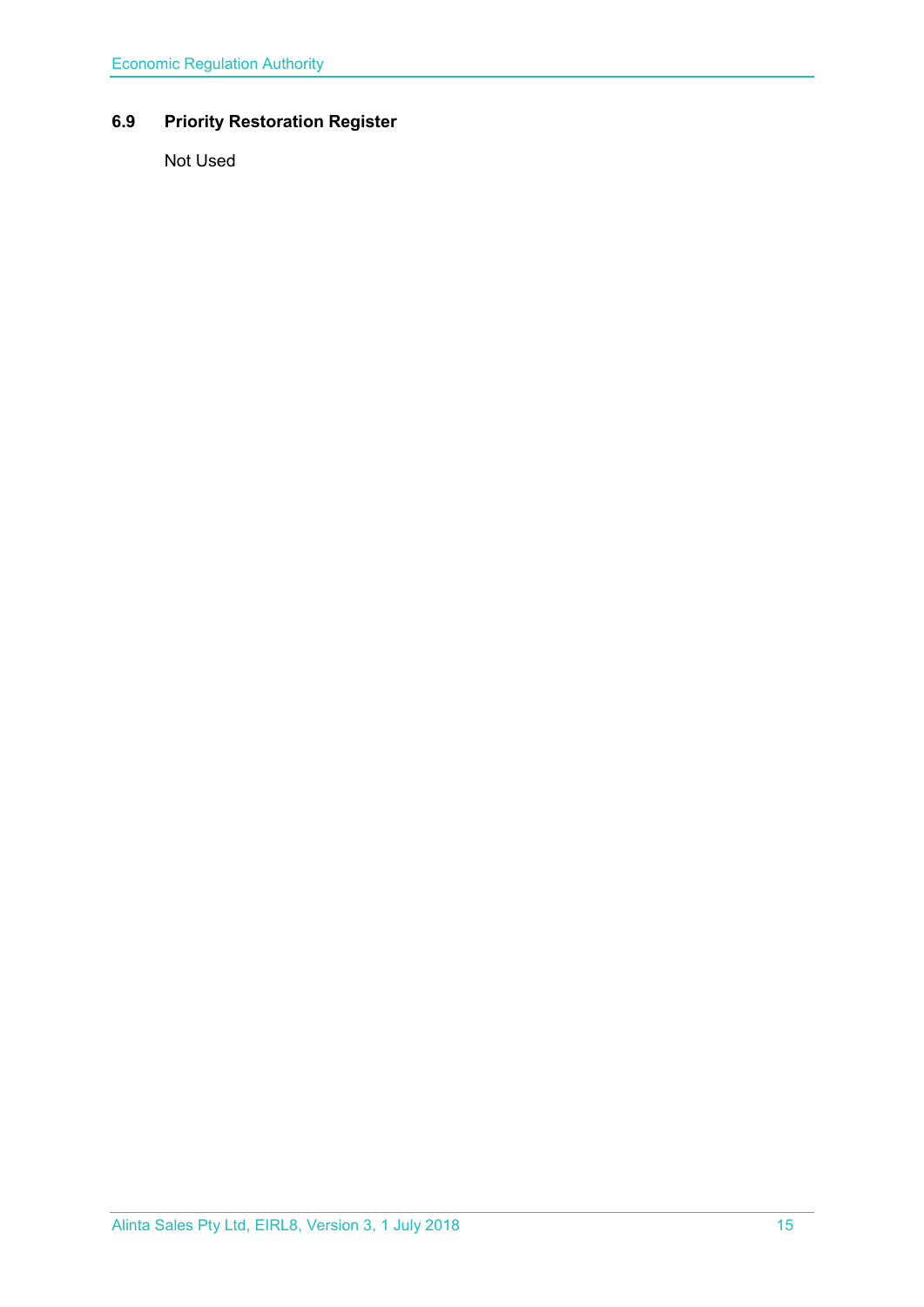# <span id="page-15-0"></span>**Schedule 1 – Additional Licence Clauses**

# **(Not Used)**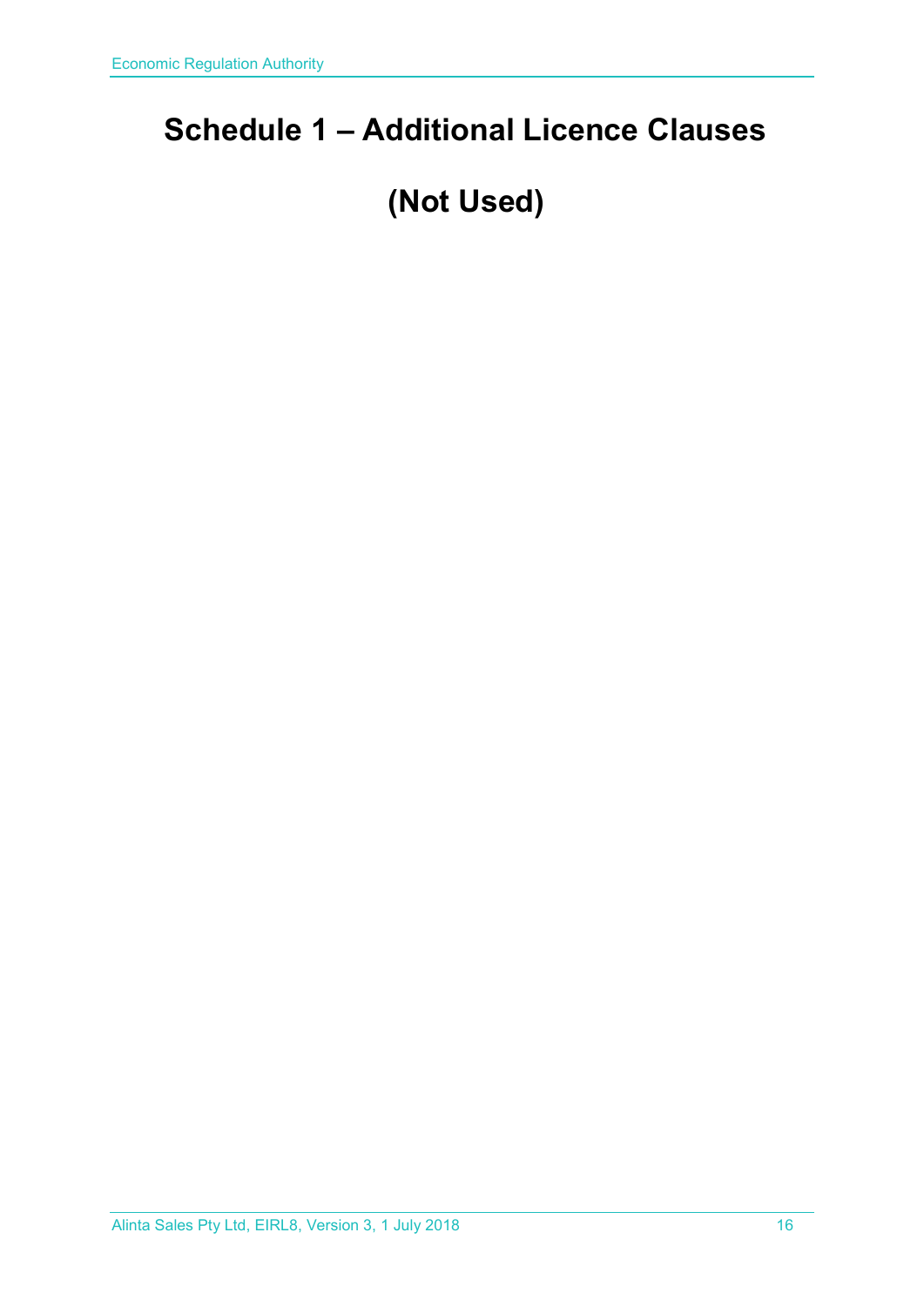# <span id="page-16-0"></span>**Schedule 2 – Licence Area Plans**